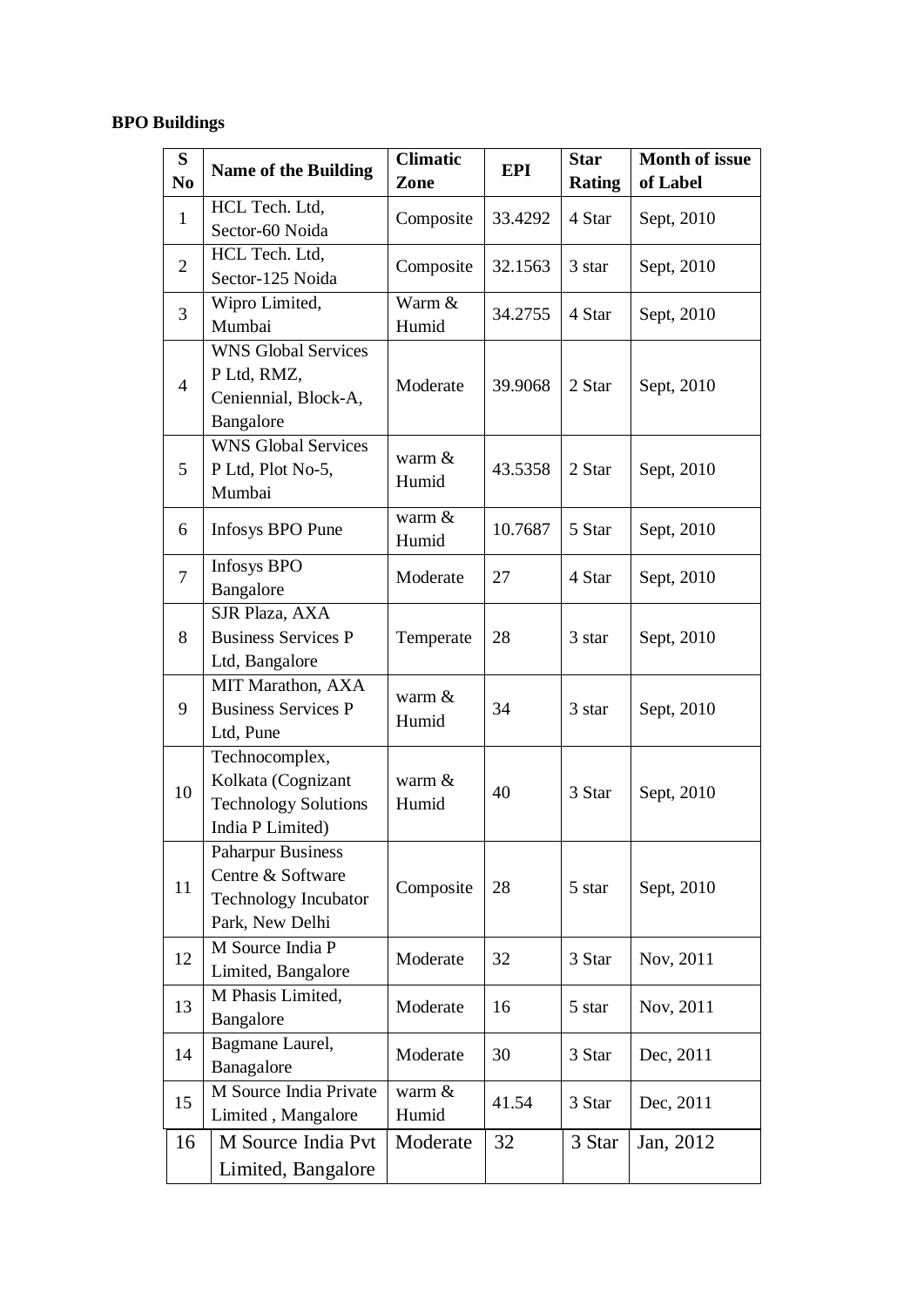| 17 | M Phasis           | Moderate  | 16 | 5 Star | March, 2012 |
|----|--------------------|-----------|----|--------|-------------|
|    | Limited,           |           |    |        |             |
|    | Bangalore          |           |    |        |             |
| 18 | <b>Bagmane</b>     | Moderate  | 36 | 3 Star | March, 2012 |
|    | Laurel,            |           |    |        |             |
|    | Banagalore         |           |    |        |             |
| 19 | M Source India     | Warm &    | 42 | 3 Star | March, 2012 |
|    | Private            | Humid     |    |        |             |
|    | Limited,           |           |    |        |             |
|    | Mangalore          |           |    |        |             |
| 20 | <b>WNS Global</b>  | Warm &    | 51 | 1 Star | March, 2012 |
|    | <b>Services</b>    | Humid     |    |        |             |
|    | Pvt.Ltd. Pune      |           |    |        |             |
| 21 | M Phasis Eon       | Warm &    | 16 | 5 star | March, 2012 |
|    | Ltd., Pune         | Humid     |    |        |             |
| 22 | Cyber              | Composite | 44 | 2 Star | Dec, 2012   |
|    | <b>Futuristics</b> |           |    |        |             |
|    | (India)            |           |    |        |             |
|    | Pvt.Ltd. Noida     |           |    |        |             |
| 23 | Wipro              | Composite | 24 | 5 star | Feb, 2013   |
|    | building, SEZ      |           |    |        |             |
|    | Hyderabad          |           |    |        |             |
| 24 | <b>BNY Mellon</b>  | Warm&Hu   | 42 | 3 star | March, 2013 |
|    | International      | mid       |    |        |             |
|    | Operations         |           |    |        |             |
|    | India Pvt. Ltd,    |           |    |        |             |
|    | Tower-S3, Pune     |           |    |        |             |
| 25 | Mphasis, Tower     | Warm&Hu   | 33 | 4 star | March, 2013 |
|    | -4, Magarpatta,    | mid       |    |        |             |
|    | Pune               |           |    |        |             |
| 26 | Mphasis, 1st       | Moderate  | 24 | 4 star | July, 2013  |
|    | Floor,             |           |    |        |             |
|    | Aquamarine         |           |    |        |             |
|    | Building,          |           |    |        |             |
|    | Bangalore          |           |    |        |             |
| 27 | Cyber              | Composite | 17 | 5 star | July, 2013  |
|    | Futuristics,       |           |    |        |             |
|    | Jaipur             |           |    |        |             |
| 28 | HCL T1, T2 &       | Moderate  | 27 | 4 star | July, 2013  |
|    | T3 Building,       |           |    |        |             |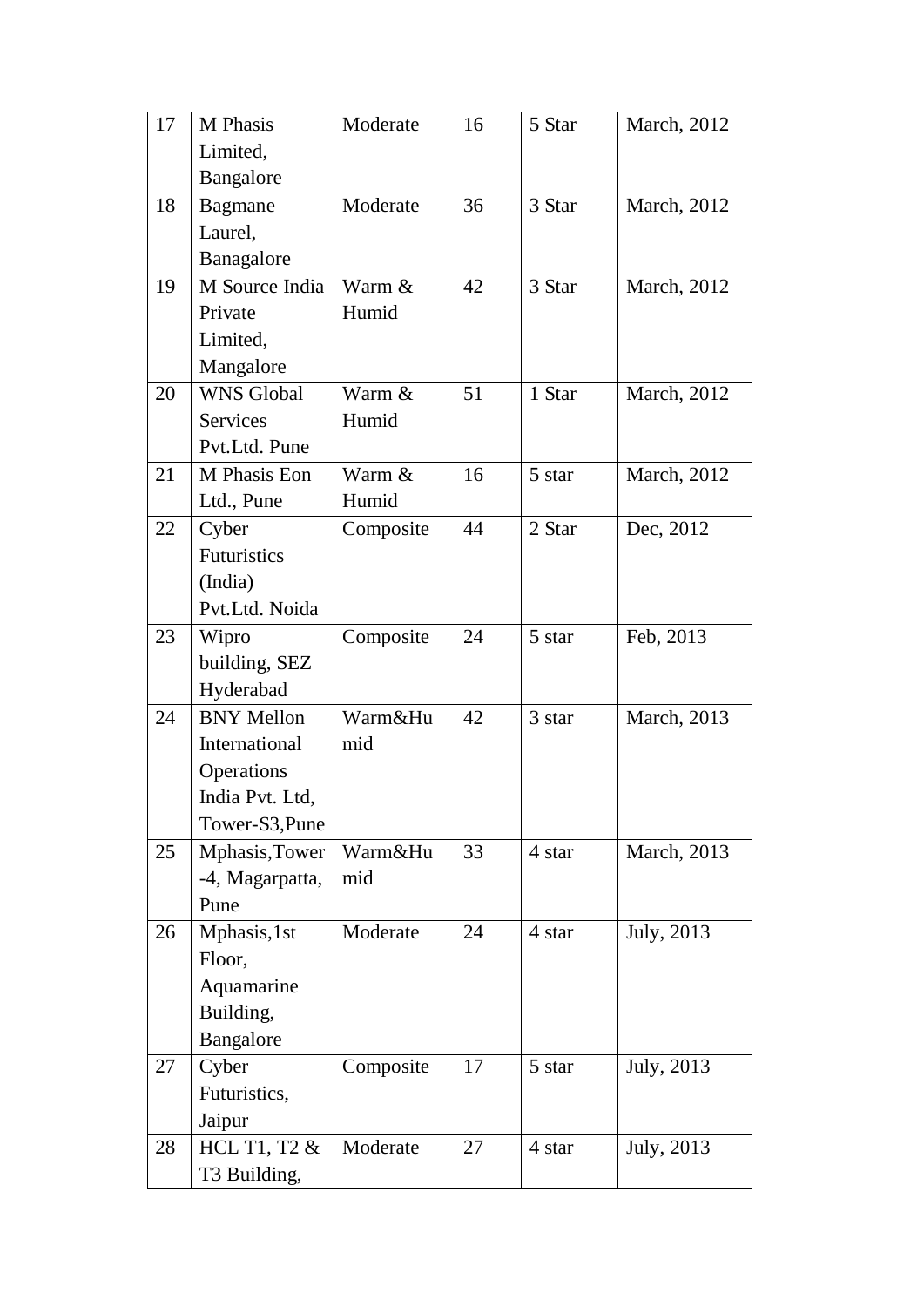|    | Jigani, SEZ                   |                   |       |        |            |
|----|-------------------------------|-------------------|-------|--------|------------|
|    | Bangalore                     |                   |       |        |            |
| 29 | <b>DBOI</b> Global            | Composite         | 34    | 3 star | July, 2013 |
|    | <b>Services</b>               |                   |       |        |            |
|    | India Pvt. Ltd.               |                   |       |        |            |
|    | MTP, Jaipur                   |                   |       |        |            |
| 30 | <b>Mphasis</b>                | Warm &            | 36    | 3 star | Aug, 2014  |
|    | Ltd(BPO-                      | Humid             |       |        |            |
|    | <b>Bharti Airtel)</b>         |                   |       |        |            |
|    | Building,                     |                   |       |        |            |
|    | Mangalore,                    |                   |       |        |            |
|    | Karnataka                     |                   |       |        |            |
| 31 | Surya                         | Temperate         | 36    | 3 star | July, 2015 |
|    | Sapphire, HCL                 |                   |       |        |            |
|    | Technologies,                 |                   |       |        |            |
|    | Bangalore,                    |                   |       |        |            |
|    | Karnataka                     |                   |       |        |            |
| 32 | <b>WNS Global</b>             | Warm &            | 30.85 | 4 star | Mar, 2018  |
|    | Services, Plant               | Humid             |       |        |            |
|    | 10/11, Mumbai                 |                   |       |        |            |
|    |                               |                   |       |        |            |
| 33 | <b>WNS Global</b>             | Temperate         | 24.35 | 4 star | Mar, 2018  |
|    | Services,                     |                   |       |        |            |
|    | Tower 1,                      |                   |       |        |            |
|    | Magarpatta                    |                   |       |        |            |
|    | Pune                          |                   |       |        |            |
|    |                               |                   |       |        |            |
| 34 | <b>WNS Global</b>             | Composite         | 10.74 | 5 star | Mar, 2018  |
|    | Services                      |                   |       |        |            |
|    | Gurgaon                       |                   |       |        |            |
|    |                               |                   |       |        |            |
| 35 | <b>WNS Global</b>             | Temperate         | 27.86 | 4 star | Mar, 2018  |
|    | <b>Services Tower</b>         |                   |       |        |            |
|    | 8 Magarpatta                  |                   |       |        |            |
|    |                               |                   |       |        |            |
| 36 | <b>WNS Global</b>             | Temperate         | 25.41 | 4 Star | Mar, 2018  |
|    | <b>Services Pune</b>          |                   |       |        |            |
|    |                               |                   |       |        |            |
| 37 | Candor Kolkata<br>One Hi tech | Warm and<br>Humid | 46    | 2 Star | Mar, 2018  |
|    |                               |                   |       |        |            |